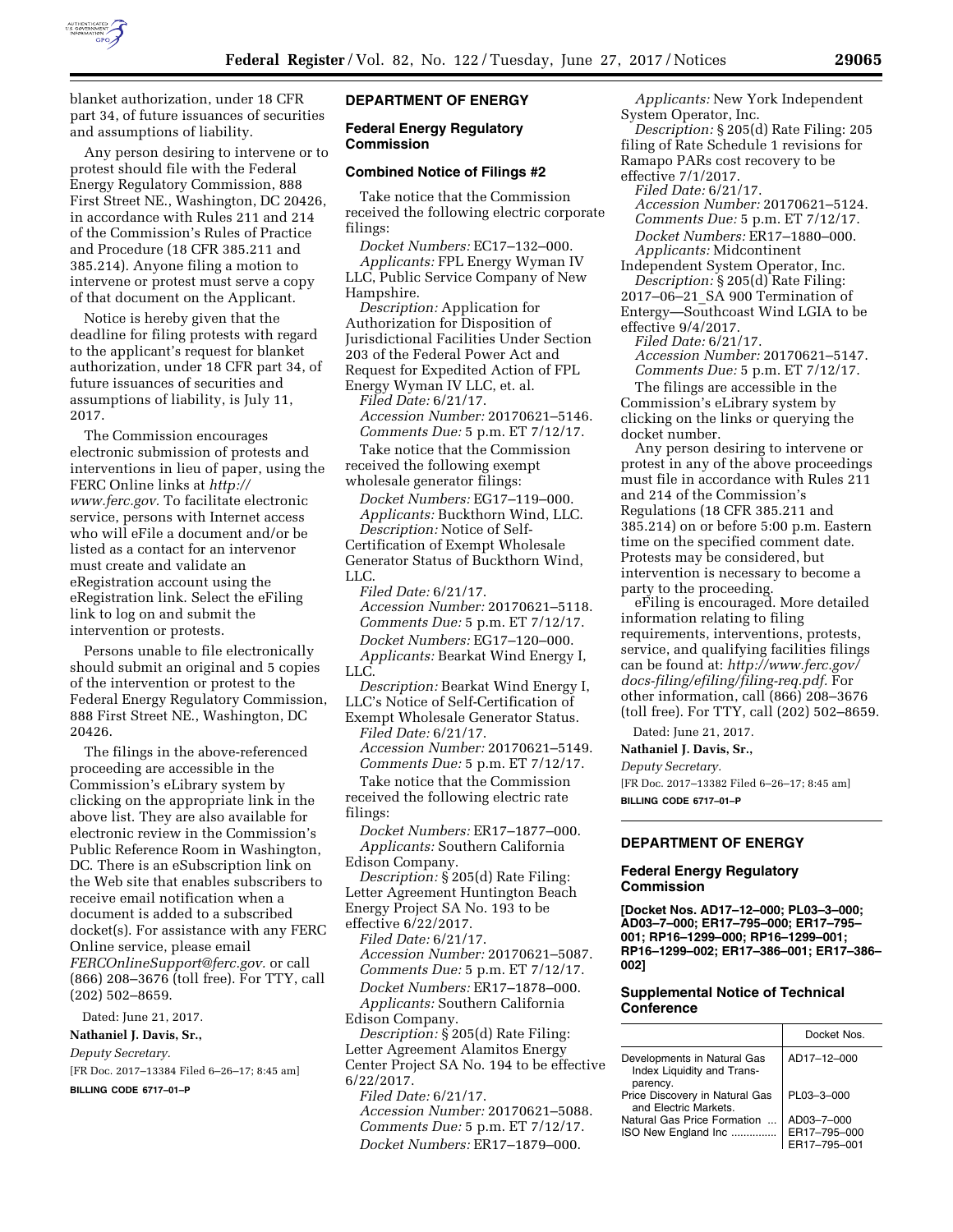|                                               | Docket Nos                                      |
|-----------------------------------------------|-------------------------------------------------|
| Kinetica Energy Express, LLC                  | RP16-1299-000<br>RP16-1299-001<br>RP16-1299-002 |
| New York Independent System<br>Operator, Inc. | ER17-386-001<br>ER17-386-002                    |

## **Supplemental Notice of Technical Conference**

As announced in the Notices issued May 10, 2017,<sup>1</sup> and June 13, 2017,<sup>2</sup> Federal Energy Regulatory Commission (Commission) staff will hold a technical conference on Thursday, June 29, 2017 from 9:00 a.m. to 5:30 p.m. to discuss the state of liquidity and transparency in the physical natural gas markets. A revised agenda and list of panel participants for this conference are attached. The conference is free of charge and open to the public. Commission members may participate in the conference.

This Supplemental Notice contains the following changes to the previouslyissued technical conference agenda: (1) Edward Fortunato, Managing Director of Analytics for Constellation Energy, Exelon Corporation is not participating as a panelist on Panels 1 and 2 of the technical conference and; (2) Gregg Bradley, Supervisor of Market Compliance for the Internal Market

Monitor, ISO New England Inc. will be a panelist on Panel 2 of the technical conference. Christopher Hamlen, Regulatory Counsel, ISO–NE, is not participating as a panelist.

In addition, please take note that the Commission will accept post technical conference comments up to 30 days after the technical conference. Please file any comments with the Commission by July 31, 2017.

If they have not already done so, those who plan to attend the technical conference are strongly encouraged to complete the registration form located at: *[https://www.ferc.gov/whats-new/](https://www.ferc.gov/whats-new/registration/06-29-17-form.asp) [registration/06-29-17-form.asp.](https://www.ferc.gov/whats-new/registration/06-29-17-form.asp)* The dress code for the conference will be business casual.

The technical conference will be transcribed. Transcripts will be available from Ace Reporting Company and may be purchased online at *[www.acefederal.com,](http://www.acefederal.com)* or by phone at (202) 347–3700. In addition, there will be a free webcast of the conference. The webcast will allow persons to listen, but not participate, and will be accessible at *[www.ferc.gov](http://www.ferc.gov)* Calendar of Events. The Capitol Connection provides technical support for the webcast and offers the option of listening to the technical conference via phone-bridge for a fee;

visit *[www.CapitolConnection.org](http://www.CapitolConnection.org)* or call (703) 993–3100 with any webcast questions.

Commission conferences are accessible under section 508 of the Rehabilitation Act of 1973. For accessibility accommodations, please send an email to *[accessibility@ferc.gov](mailto:accessibility@ferc.gov)*  or call toll free 1–866–208–3372 (voice) or 202–208–1659 (TTY), or send a FAX to 202–208–2106 with the required accommodations.

For more information about the technical conference, please contact:

- Sarah McKinley (Logistics), Federal Energy Regulatory Commission, 888 First Street NE., Washington, DC 20426, (202) 502–8368, *[Sarah.Mckinley@ferc.gov.](mailto:Sarah.Mckinley@ferc.gov)*
- Eric Primosch (Technical), Federal Energy Regulatory Commission, 888 First Street NE., Washington, DC 20426, (202) 502–6483, *[Eric.Primosch@ferc.gov.](mailto:Eric.Primosch@ferc.gov)*
- Omar Bustami (Legal), Federal Energy Regulatory Commission, 888 First Street NE., Washington, DC 20426, (202) 502–6214, *[Omar.Bustami@](mailto:Omar.Bustami@ferc.gov) [ferc.gov.](mailto:Omar.Bustami@ferc.gov)*

Dated: June 21, 2017. **Nathaniel J. Davis, Sr.,**  *Deputy Secretary.* 



# Technical Conference on Developments in Natural Gas Index Liquidity and **Transparency**

Docket No. AD17–12–000

# June 29, 2017

## Agenda

The purpose of the staff-led Technical Conference on Developments in Natural Gas Index Liquidity and Transparency is to solicit feedback and develop a record regarding index robustness and to discuss what, if anything, the industry and/or the Commission could do to increase transparency and support greater robustness in natural gas price formation. The technical conference

will examine: (1) The current state of natural gas index liquidity and voluntary reporting to index developers; (2) the use of natural gas indices over time; and (3) possible actions that the industry and/or the Commission could take to increase transparency and support greater robustness in natural gas price formation.

9:00 a.m.–9:15 a.m. Welcome and Opening Remarks

9:15 a.m.–9:45 a.m. Natural Gas Index Presentation (Commission Staff)

*[elibrary.ferc.gov/IDMWS/common/](https://elibrary.ferc.gov/IDMWS/common/opennat.asp?fileID=14586688)*

<sup>2</sup> Developments in Natural Gas Index Liquidity and Transparency, Docket No. AD17–12–000 (June

Staff will present an overview of natural gas transactions using FERC Form No. 552 data. The presentation will review trends in next-day and nextmonth transactions, the number of companies that report to index developers, and the volume of fixedpriced transactions that contribute to natural gas indices. Staff will also present an overview of natural gas indices referenced in jurisdictional tariffs.

<sup>1</sup> Developments in Natural Gas Index Liquidity and Transparency, Docket No. AD17–12–000 (May 10, 2017) (Notice of Technical Conference) (*[https://](https://elibrary.ferc.gov/IDMWS/common/opennat.asp?fileID=14586688)* 

<sup>13, 2017) (</sup>Supplemental Notice of Technical Conference) (*[https://elibrary.ferc.gov/IDMWS/](https://elibrary.ferc.gov/IDMWS/common/opennat.asp?fileID=14613488) [common/opennat.asp?fileID=14613488](https://elibrary.ferc.gov/IDMWS/common/opennat.asp?fileID=14613488)*).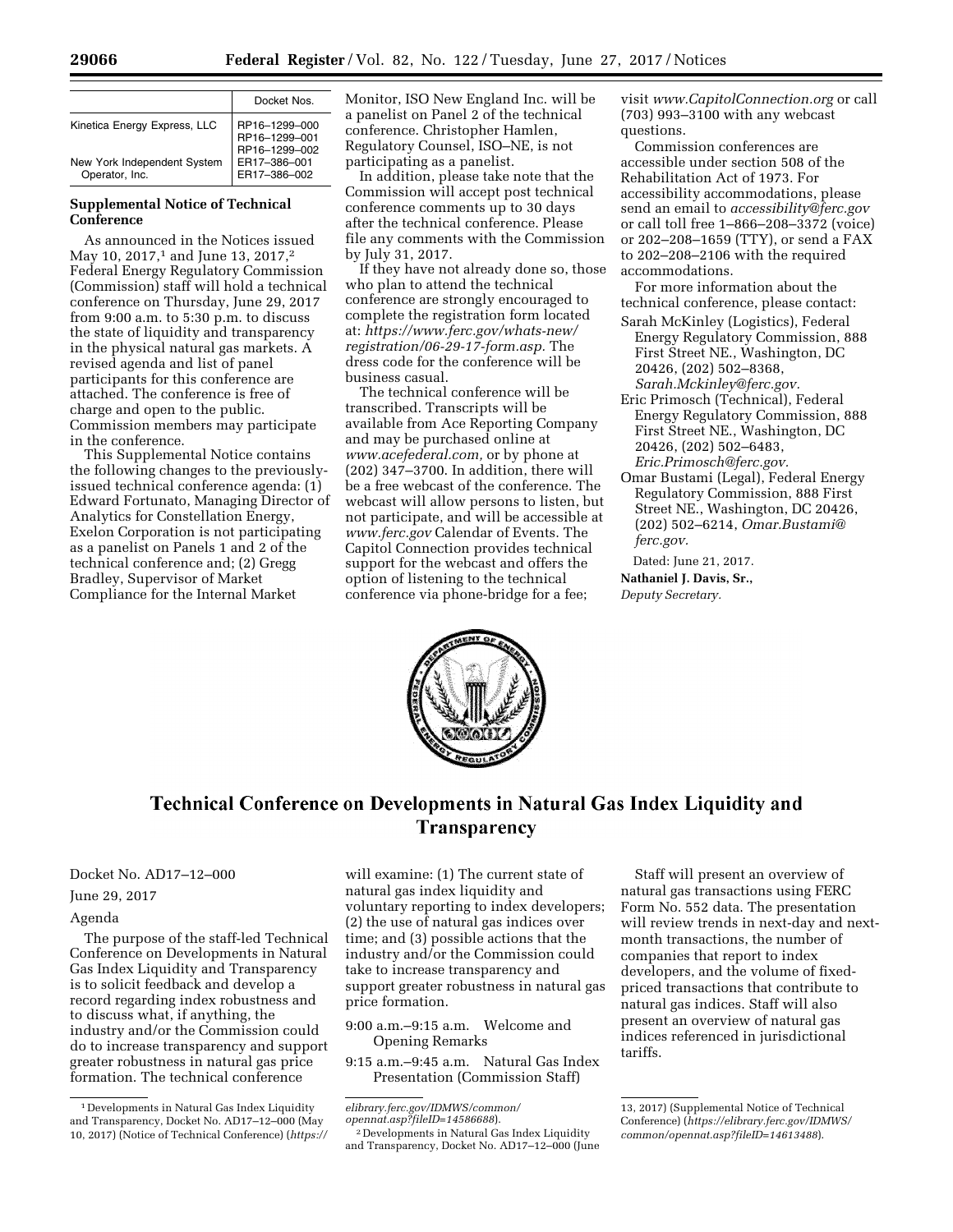9:45 a.m.–12:00 p.m. Panel 1: Robustness and Liquidity of Natural Gas Indices

Most price indices are supplied as a commercial service by publishers of daily, weekly, or monthly newsletters. Price indices play a pivotal role in natural gas market price formation, and are commonly referenced in physical and financial transactions. This panel will examine the robustness and liquidity of natural gas indices, the degree of industry reliance on indexbased contracts rather than fixed-price contracts, the decline in fixed-price reporting to index developers, and whether natural gas indices accurately reflect market conditions.

Panelists are encouraged to respond to the following:

1. Describe the current trends in natural gas fixed-price and physical basis trading that you believe positively or negatively impact price formation in the natural gas market, detailing any observable shifts in liquidity. Are there differences in market fundamentals, procedures, or policies which disproportionately impact either overall or regional liquidity?

2. How have the volume and quality of next-day and next-month fixed-price and physical basis transaction reporting changed? In addition, describe any changes in other information used to form natural gas indices. Are there market, regulatory, or other factors that discourage reporting? If so, are there ways to incent reporting?

3. For indices published by index developers and referenced in FERC jurisdictional tariffs, the Commission requires index developers to comply with five standards: (1) Code of conduct and confidentiality; (2) completeness; (3) data verification, error correction, and monitoring; (4) verifiability; and (5) availability and accessibility.3 How have index developers' methodologies and practices changed since these standards were developed? Are the standards established in 2003 still relevant and sufficient to allow for healthy and robust natural gas price formation in today's environment?

4. Is there a need for additional transparency regarding natural gas index price assessments and the level of liquidity underlying each natural gas index published by index developers? Should common minimum liquidity thresholds be defined? If so, who should define them, and what should be the mechanism for accomplishing this? For example, should index developers provide information about which

indices are illiquid? What kind of coordination would be necessary, and what kind of information would be shared, and with whom, when a given natural gas price index is deemed illiquid?

Panelists

- Mark Callahan, Editorial Director of Platts North America, S&P Global
- J.C. Kneale, Vice President of North American Natural Gas, Power & NGL Markets, InterContinental Exchange
- Euan Craik, Chief Executive Officer, Argus Media
- Tom Haywood, Editor of Natural Gas Week, Energy Intelligence
- Dexter Steis, Executive Publisher, Natural Gas Intelligence
- Vince Kaminski, Professor in Practice of Energy, Rice University
- Orlando Alvarez, President and CEO, BP Energy Company
- 12:00 p.m.–1:00 p.m. Break
- 1:00 p.m.–3:30 p.m. Panel 2: Role of Natural Gas Indices in Price Formation

Natural gas indices are used by industry for a variety of purposes, such as settling bilateral contracts of varying terms, basis swap futures, index swap futures, swing swap futures, and calendar and basis spreads. Natural gas indices also are used in FERC jurisdictional interstate natural gas pipeline and wholesale electric transmission tariffs for various purposes. For example, indices are used in many interstate natural gas pipeline tariffs to settle imbalances or determine penalties. In addition, State Commissions use indices as benchmarks in reviewing the prudence of natural gas purchases by local distribution companies. Finally, some Regional Transmission Organizations and Independent System Operators (RTOs/ ISOs) rely on natural gas indices to develop reference levels for market power mitigation. Given the prevalence of indices in the natural gas and electric industries, indices must be robust and have the confidence of market participants for such markets to function properly and efficiently.

Panelists are encouraged to respond to the following:

1. Describe current industry uses of physical natural gas price indices. Are natural gas price indices sufficiently reflecting the locational value of natural gas to permit decision-making by those with an interest in the value of natural gas such as: End users, producers, marketers, and other buyers and sellers?

2. Are there improvements that should be made to increase the likelihood that natural gas indices will

reflect the market value at particular locations? For example, could index publishers provide increased transparency when there are insufficient transactions to formulate an index price? What additional information could signal that market activity is sufficiently robust to create accurate prices?

3. For RTOs/ISOs that rely on natural gas indices to develop reference levels for market power mitigation, do you have concerns about the robustness or liquidity of the natural gas indices used in your tariffs? If so, please explain why.

4. Recognizing that the use of natural gas indices in FERC jurisdictional tariffs is different from their use in commercial transactions, the Commission established liquidity thresholds for indices referenced in jurisdictional tariffs.4 Do these thresholds accurately capture minimum liquidity thresholds over an appropriate time period? Should the liquidity of indices referenced in FERC jurisdictional tariffs be reassessed periodically, and if so, who should assess it, and what should be the mechanism for accomplishing this? What kind of coordination would be necessary, and what kind of information should be shared and with whom, should a given index be deemed illiquid?

## Panelists:

- Paul Greenwood, Vice President of the Americas, Africa, and Asia Pacific New Markets for ExxonMobil, Natural Gas Supply Association Representative
- Pallas LeeVanSchaik, External Market Monitor, Potomac Economics
- Guillermo Bautista Alderete, Director of Market Analysis and Forecasting, California ISO
- Gregg Bradley, Supervisor of Market Compliance for the Internal Market Monitor, ISO New England Inc.
- George Wayne, Director of Account Services for the Western Pipelines, Kinder Morgan
- Corey Grindal, Senior Vice President of Gas Supply, Cheniere Energy
- David Louw, Division Director of Risk Management and Compliance, Macquarie Energy
- Donnie Sharp, Senior Natural Gas Supply Coordinator for Huntsville Utilities, American Public Gas Association Representative
- Lee Bennett, Manager, Pricing and Business Analysis for Transcanada, Interstate Natural Gas Association of America Representative
- Susan Bergles, Assistant General Counsel, American Gas Association

<sup>3</sup>*Policy Statement on Natural Gas and Electric Price Indices,* 104 FERC ¶ 61,121, at P 33 (2003).

<sup>4</sup>*Price Discovery in Natural Gas and Electric Markets,* 109 FERC ¶ 61,184 at P60 (2004).